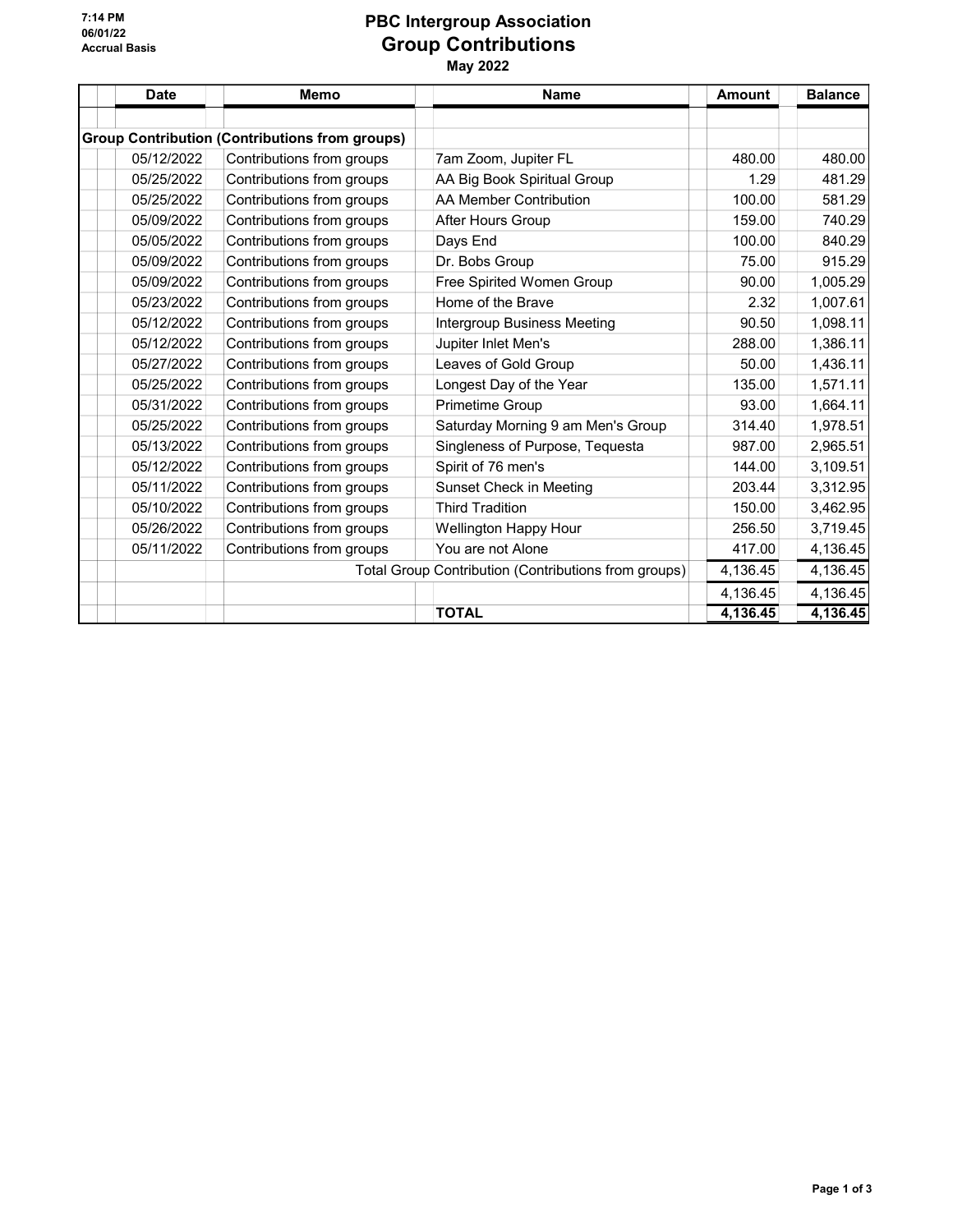|                     |                                                        | May 22         | Apr 22           | \$ Change             | % Change               |
|---------------------|--------------------------------------------------------|----------------|------------------|-----------------------|------------------------|
|                     | <b>Ordinary Income/Expense</b>                         |                |                  |                       |                        |
| Income              |                                                        |                |                  |                       |                        |
|                     | <b>Direct Public Support</b>                           |                |                  |                       |                        |
|                     | <b>Group Contributions</b>                             | 4,136.45       | 7,747.22         | $-3,610.77$           | $-46.61%$              |
|                     | Direct Public Support - Other                          | 14.42          | 108.66           | $-94.24$              | $-86.73%$              |
|                     | <b>Total Direct Public Support</b>                     | 4,150.87       | 7,855.88         | $-3,705.01$           | -47.16%                |
|                     | Investments                                            |                |                  |                       |                        |
|                     | Interest-Savings, Short-term CD                        | 0.15           | 0.15             | 0.00                  | 0.0%                   |
|                     | <b>Total Investments</b>                               | 0.15           | 0.15             | 0.00                  | 0.0%                   |
| <b>Sales</b>        |                                                        |                |                  |                       |                        |
|                     | <b>Books</b>                                           | 2,668.45       | 1,633.94         | 1,034.51              | 63.31%                 |
|                     | Literature                                             | 445.50         | 640.45           | $-194.95$             | $-30.44%$              |
|                     | <b>Medallions</b>                                      | 1,311.00       | 1,061.00         | 250.00                | 23.56%                 |
|                     | Sales - Other                                          | 1.50           | 28.00            | $-26.50$              | $-94.64%$              |
|                     | <b>Total Sales</b>                                     | 4,426.45       | 3,363.39         | 1,063.06              | 31.61%                 |
|                     | <b>Special Events Income</b>                           |                |                  |                       |                        |
|                     | <b>Birthday Club</b>                                   | 44.00          | 75.00            | $-31.00$              | $-41.33%$              |
|                     | <b>Total Special Events Income</b>                     | 44.00          | 75.00            | $-31.00$              | $-41.33%$              |
| <b>Total Income</b> |                                                        | 8,621.47       | 11,294.42        | $-2,672.95$           | $-23.67%$              |
|                     | <b>Cost of Goods Sold</b><br><b>Cost of Goods Sold</b> |                |                  |                       |                        |
|                     | <b>COGS - Books</b>                                    | 2,186.80       | 1,270.76         | 916.04                | 72.09%                 |
|                     | <b>COGS - Literature</b>                               | 207.78         | 346.07           | $-138.29$             | -39.96%                |
|                     | <b>COGS - Medallions</b>                               | 587.25         | 522.56           | 64.69                 | 12.38%                 |
|                     | <b>Purchase Cost &amp; Discounts</b>                   | $-11.14$       | 47.46            | $-58.60$              | $-123.47%$             |
|                     | Cost of Goods Sold - Other                             | 68.57          | 87.58            | $-19.01$              | $-21.71%$              |
|                     | <b>Total Cost of Goods Sold</b>                        | 3,039.26       | 2,274.43         | 764.83                | 33.63%                 |
|                     | <b>Total COGS</b>                                      | 3,039.26       | 2,274.43         | 764.83                | 33.63%                 |
|                     | <b>Gross Profit</b>                                    | 5,582.21       | 9,019.99         | $-3,437.78$           | $-38.11%$              |
|                     |                                                        |                |                  |                       |                        |
| <b>Expense</b>      |                                                        |                |                  |                       |                        |
|                     | <b>Business Expenses</b>                               |                |                  |                       |                        |
|                     | <b>Business Registration Fees</b>                      | 56.07          | 61.25            | $-5.18$               | $-8.46%$               |
|                     | <b>Total Business Expenses</b>                         | 56.07          | 61.25            | $-5.18$               | $-8.46%$               |
|                     | <b>Contract Services</b>                               |                |                  |                       |                        |
|                     | <b>Credit Card Fees</b>                                | 59.79          | 49.27            | 10.52                 | 21.35%                 |
|                     | <b>Total Contract Services</b>                         | 59.79          | 49.27            | 10.52                 | 21.35%                 |
|                     | <b>Facilities and Equipment</b>                        |                |                  |                       |                        |
|                     | Exterminating                                          | 37.00          | 37.00            | 0.00                  | 0.0%                   |
|                     | <b>Rent Water</b>                                      | 475.00         | 725.00           | $-250.00$             | $-34.48%$              |
|                     | <b>Total Facilities and Equipment</b>                  | 512.00         | 762.00           | $-250.00$             | $-32.81%$              |
|                     | Misc. Expense                                          | 38.35          | $-0.23$          | 38.58                 | 16,773.91%             |
|                     | Operations                                             |                |                  |                       |                        |
|                     | <b>AT&amp;T Internet</b>                               | 280.61         | 274.85           | 5.76                  | 2.1%                   |
|                     | FPL.<br><b>Office Supplies</b>                         | 0.00<br>266.31 | 100.23<br>309.83 | $-100.23$<br>$-43.52$ | $-100.0%$<br>$-14.05%$ |
|                     | <b>Total Operations</b>                                | 546.92         | 684.91           | -137.99               | $-20.15%$              |
|                     | <b>Payroll Expenses</b>                                |                |                  |                       |                        |
|                     | <b>FICA and Unemployment Tax</b>                       | 319.89         | 352.17           | $-32.28$              | $-9.17%$               |
|                     | <b>Office Manager Salary</b>                           | 4,181.69       | 4,603.73         | $-422.04$             | $-9.17%$               |
|                     | Paychex                                                | 87.00          | 87.00            | 0.00                  | 0.0%                   |
|                     | <b>Total Payroll Expenses</b>                          | 4,588.58       | 5,042.90         | $-454.32$             | $-9.01%$               |
|                     | <b>Total Expense</b>                                   | 5,801.71       | 6,600.10         | -798.39               | $-12.1%$               |
|                     |                                                        |                |                  |                       |                        |
|                     | <b>Net Ordinary Income</b>                             | $-219.50$      | 2,419.89         | $-2,639.39$           | -109.07%               |
|                     | Net Income                                             | -219.50        | 2,419.89         | $-2,639.39$           | $-109.07%$             |
|                     |                                                        |                |                  |                       |                        |
|                     | Checking Balance 4/29/2022                             | \$26,983.32    |                  |                       |                        |
|                     | Checking Balance 5/31/2022                             | \$28,078.48    |                  |                       |                        |
|                     |                                                        |                |                  |                       |                        |
|                     | Prudent Reserve 4/30/2022                              | \$18,151.51    |                  |                       |                        |
|                     | Prudent Reserve 5/31/2022                              | \$18,151.66    |                  |                       |                        |
|                     | Interest                                               | \$<br>0.15     |                  |                       |                        |